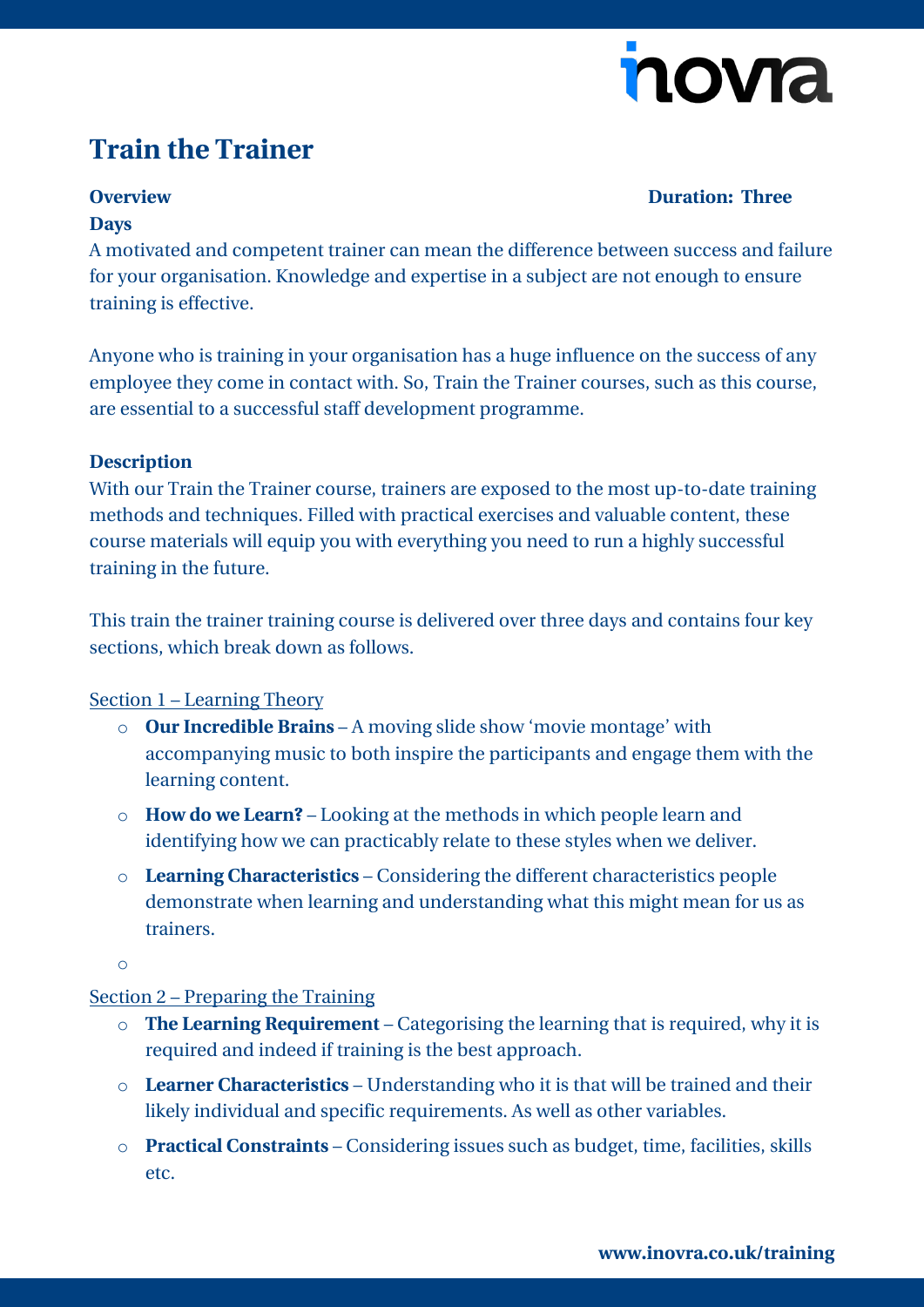

- o **Objective Setting and Content** Identifying core objectives and structuring content around this framework.
- o **Practical Application** A chance to apply what has been learnt so far.
- o **Structuring the Session** Highlighting the importance of structure to any training intervention.
- o **I.N.T.R.O.** Ensuring a successful start to a training session.
- o **Development** Covering; The Measure of Success, Contents and Methods of Learning – all critical to the successful construct of training.
- o **Communicate with the Learners** Setting the participants up for the session by providing all necessary information and support before an event.
- o **Preparing the Venue and Yourself** Ensuring everything is organised as required to provide a smooth session.

#### Section 3 – Training Delivery

- o **Trainers Nerves** Assisting participants by helping them to keep the focus on the right things.
- o **The Trainers Toolkit** The importance of delivering training that is rich and varied. Linking back to learning theory and providing visual, feeling and hearing elements.
- o **First Impressions** Establishing and maintaining the correct impression with our participants.
- o **The New Attraction** Demonstrating the importance of portraying the correct body language and voice.
- o **Questions About Questions** Highlighting the importance of questioning to provide an effective training session.
- o **Giving Feedback** Providing positive, open and honest feedback to participants and ensuring they benefit from feedback during training.
- o **Participant Behaviour** Looking at different personalities of people that attend training and how to manage these so that everyone achieves their objectives.
- o **Visual Aids** How to put visual aids to the best effect, including; Flipcharts, PowerPoint, Posters, Handouts, Props and Models. Also, a chance to prepare visual aids for the participant's mini training session on day 3.
- o **Evaluation and Assessment** Looking at different methods of evaluating and assessing training from a theoretical and practical perspective.

**[www.inovra.co.uk/training](http://www.inovra.co.uk/training)**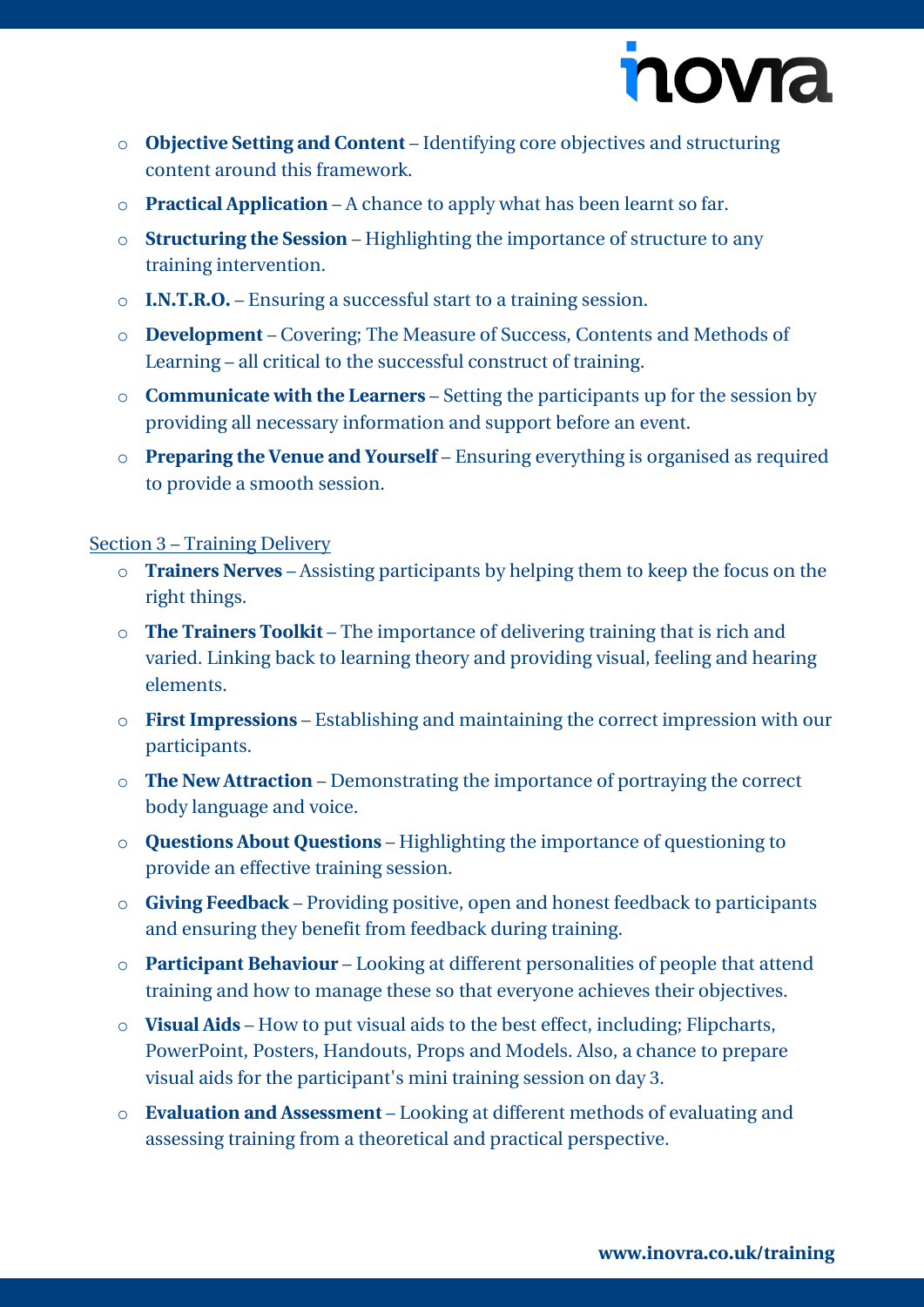# novra

#### Section 4 – Practical Training Sessions and Feedback

An opportunity for participants to put into practice all that they have learnt (and developed) throughout the last three sessions. Participants gain valuable insight into different methods and styles of colleagues as well as practising in a 'safe' environment.

It is important to note that the course content provides ample advice for the participants throughout on developing their 'training session' content. There is also an abundance of useful tips inside the workbook that provide practical tips on developing a training session. This is useful not only for the third day of the programme, but long after the training session is over.

The course is structured into the following days:

Day One

- o Explain why it is important to deliver training with an appropriate mix of visual, hearing and feeling elements
- o Select the most appropriate method(s) of training for the topic(s) being trained
- o Carry out a simple analysis of learning needs to ensure that the training you deliver is fit for its purpose
- o Develop training sessions using a structure that ensures that your participants consistently achieve the learning objectives of your sessions
- o Take the necessary steps to ensure that you, your participants and the venue are prepared for your training sessions

#### Day Two

- o Deliver training with a balance of trainer and participant activity aimed at ensuring the learners get the most from your training sessions
- o Overcome your nerves by ensuring that the focus of your training remains on the participants where it belongs
- o Conduct training sessions that encourages the level of learner participation that best enables them to achieve the learning objective(s)
- o Work with your participants so that they can get the most out of your training
- o Make effective use of visual aids
- o Conduct effective evaluations of your training sessions

### Day Three

o Provide feedback to learners that helps them to get the most out of practical activities included in your training